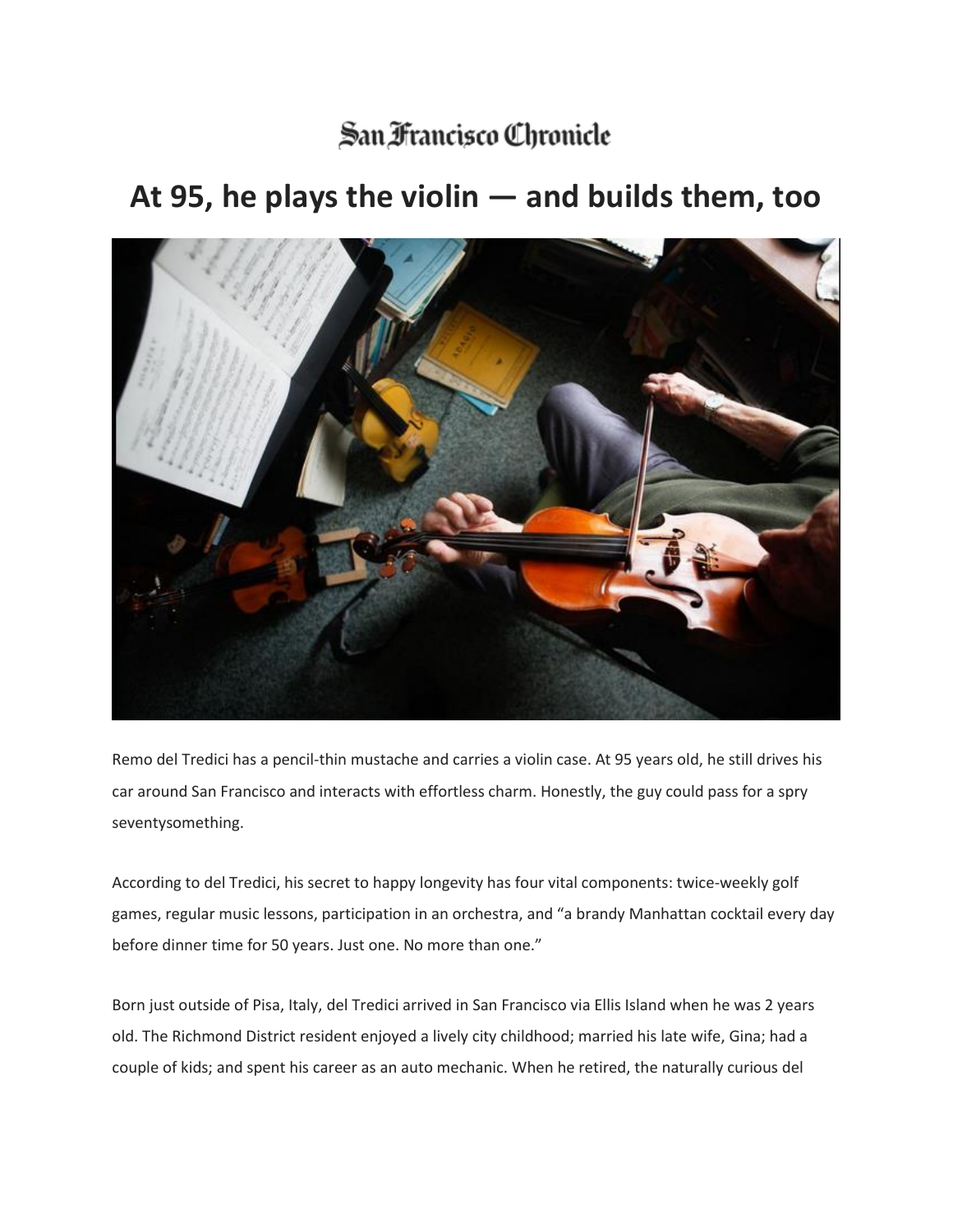Tredici figured it would be a good idea to stay busy. Eventually stumbling upon the violin he gave up as a child, del Tredici decided to give music another shot.

"I was terrible," del Tredici said 20 years later, sitting in a classroom at the Community Music Center's Mission District branch. He then picked up his violin and played us a few songs. Remo del Tredici is no longer terrible at the violin.

Founded in 1921, the nonprofit Community Music Center is almost as old as del Tredici and remains the source of two of his secrets for longevity: music lessons and playing in an orchestra. Once he began violin classes at CMC in 1996, del Tredici was hooked. "The music just got back to me. I really started to like it."

## **A mechanic's mind**

Del Tredici not only found a renewed love for music at CMC, he found a place in its chamber orchestra. But the great-grandfather of three didn't stop there. Del Tredici doubled down on his new passion for the violin and learned to build the instrument himself. He remembers thinking, "Gee whiz, I wonder if I can make one … because I am pretty handy.'"

A mechanic's mind is a good match for the precision of musical instrument making. Del Tredici is still enthusiastic about every element of the process, from the selection of the wood to the horsehair of the bow. His leathery, arthritic hands proudly turned the violin over as he explained all of its components, dropping in pertinent historical facts when the inspiration struck.

In his home workshop, del Tredici has built hundreds of violins. Many of them he humbly, almost casually presents as gifts. But del Tredici donates most of his violins to the San Francisco Unified School District and AmVets, an organization for military veterans based in San Francisco.

"My violins are great for beginners and intermediate persons," del Tredici said. "You build them for tone, you see."

Tregar Otton is del Tredici's violin instructor at CMC. He joined us in the CMC classroom, beaming as del Tredici performed. Although separated in age by generations, the two musicians have an obvious bond.